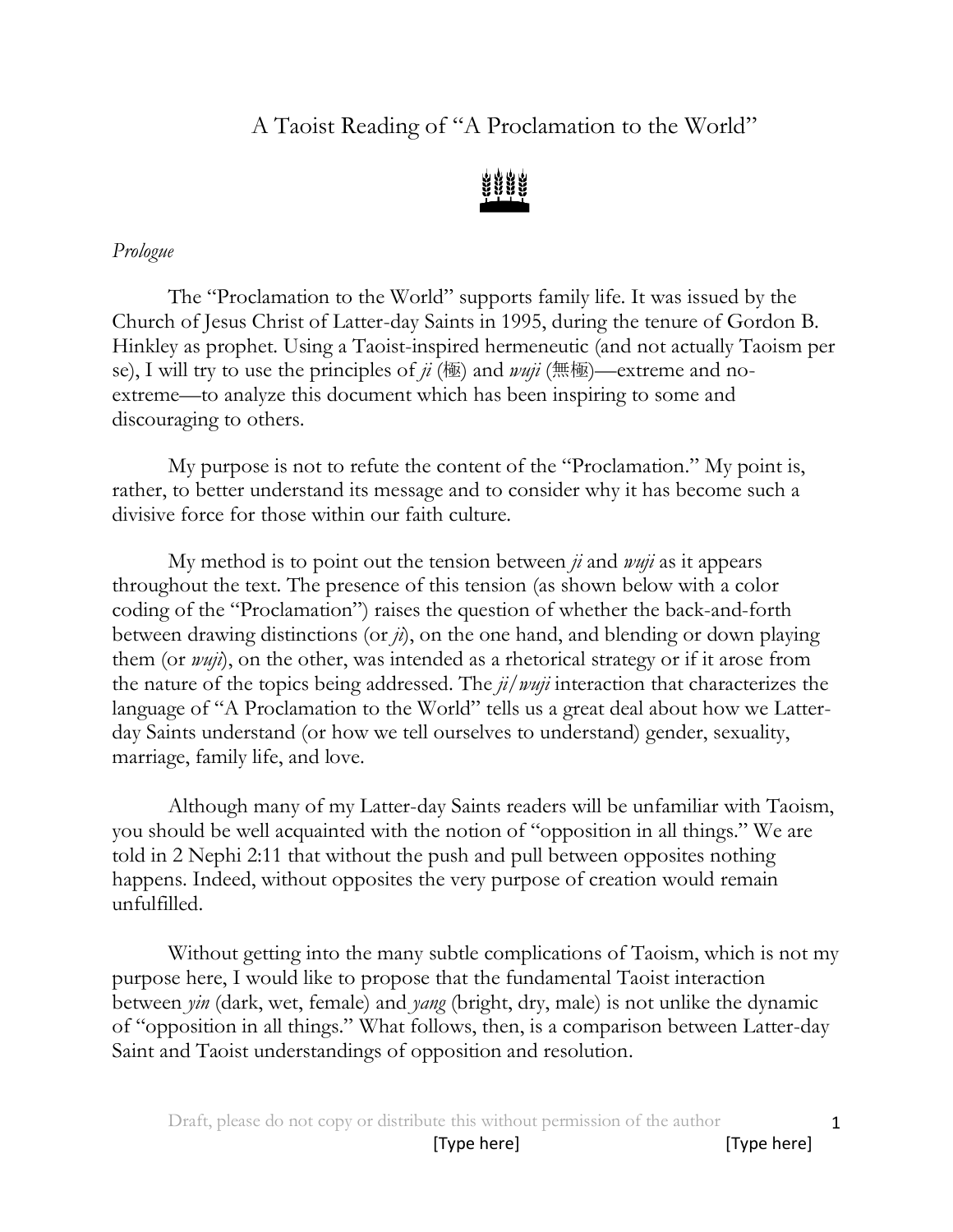As Latter-day Saints, we have been taught that while opposition is necessary, it is not ideal. In fact, the purpose of opposition is to do away with opposition. To put it succinctly, the purpose of life is to get beyond extreme differences in our progression toward what the "Proclamation" repeatedly calls an "eternal" state, or what is called in Taoist parlance "*wuji*," literally, a state of "no extremes" where all things are present.

In the well-known *yin/yang* diagram that shows a light swirl interacting with a dark swirl, the non-polar state of *wuji* is located in the exact middle of the diagram (as shown below). When occupying this central place, a state of equilibrium or stillness is reached. We can think of *wuji* as a blending of extremes, then, such that even maleness and femaleness no longer exist as separate or antagonistic forces.

According to this model, progress occurs as move within this bi-polar field (and against the centrifugal forces that swirling generates) toward this center point of *wuji.* In essence, the vector of this journey is toward a minimally gendered state of equilibrium as achieved by way of clearly gendered interactions. In other words, if we are to get to this state of "no-man-and-no-woman," we must do so as men and women interacting with other men and women.

How well this Taoist mechanism of *ji* and *wuji* fits Latter-day Saint culture is the question I pose to you today. I believe that, even if the fit is not perfect, this dialectic between opposites can help us address the ways in which our present views about gender, sexuality, and love have gotten out of kilter—that is, not in conformity with our actual values and beliefs. I would like to consider four such points.

1) One problem that this analysis highlights is the possibility that we, in our embrace of eternal progression, present to our young people a picture of marriage that is far too sanguine. "Happily ever after," is a one-sided romantic distortion. After all, what is marriage between a man and a woman if not "opposition in all things," the clearly gendered way that things get started? I certainly do not mean to paint a negative picture of marriage. Surely, it is wonderful blessing for those who learn how to live in the supportive environment of parents and children. But who can deny that getting hitched is "asking for trouble"?

A couple's decision to open themselves up to many future difficulties is celebrated with parties in our culture. Guests are invited. Food is shared. The hopeful act is commemorated and shaped with covenants in chapels and temples. That said, it is my observation that none of the sealers in our celestial rooms are saying that married life is going to be a breeze. Could the potential for the "hard knocks" that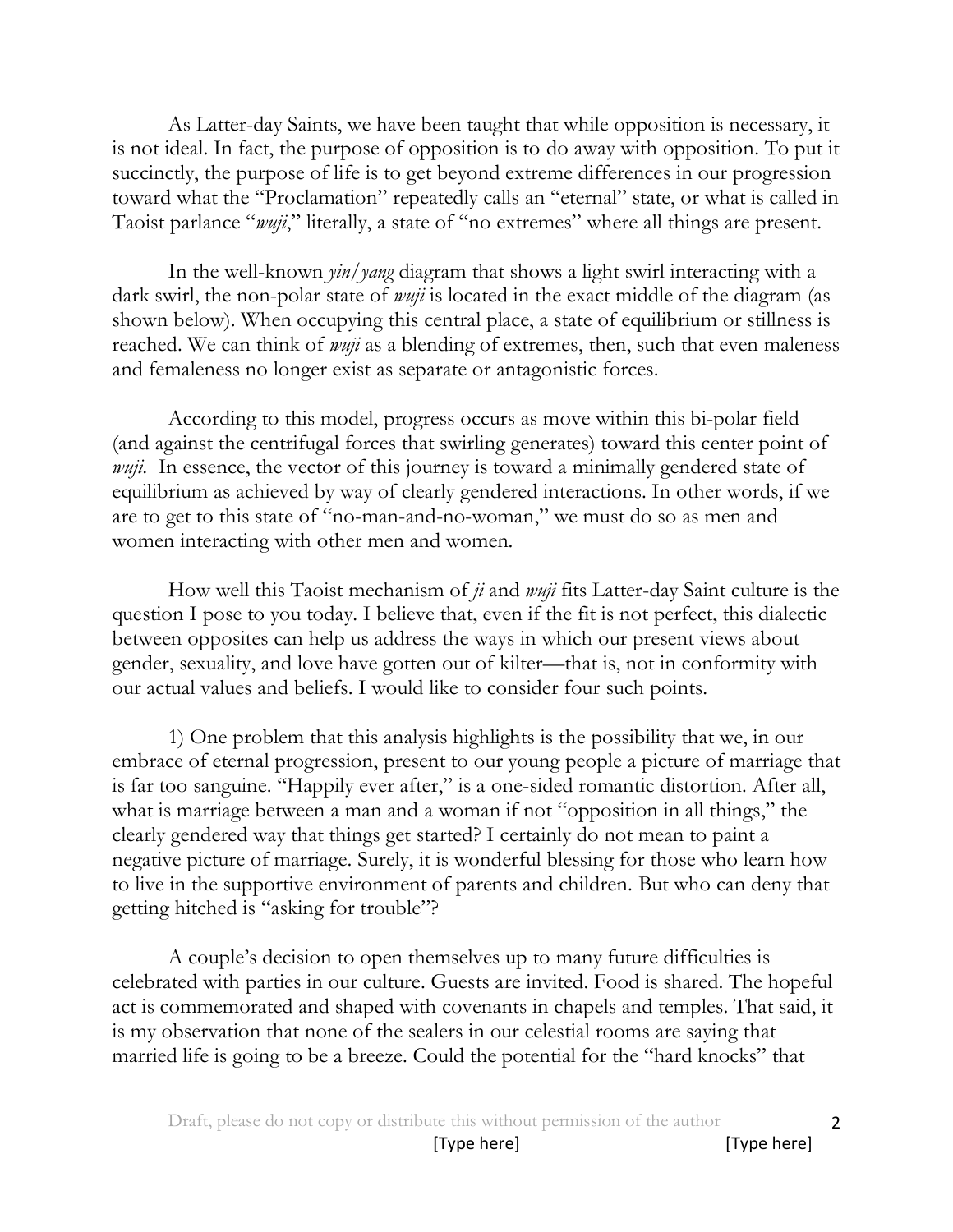"opposition in all things" brings explain why romantic love, as portrayed in romantic comedies in America, is so sexually and happily charged?

2) A second point to consider is the goal of romanticized gender extremes. According to the *ji/wuji* model, gender differences "get the ball rolling," as it were. But our engagement with these two clearly differentiated categories (which are slightly obscured in the Taoist model, with a little *yin* in *yang*, and a little *yang* in *yin*) is meant to be a way to move beyond rather than essentialize gender differences.

Rita Franklin might disagree, but we "natural men" and "natural women" are enemies to God. As such, we need the spiritual training that will make us "submissive, meek, humble, patient, full of love, willing to submit to all things which the Lord seeth fit to inflict upon [us]," (Mosiah 3:19) which includes marriage and raising children. Family life affords this needed training better than any other social institution. In essence, this is the point that the "Proclamation" is making. It is how we get from *ji* to *wuji*.

For increasing numbers of people, the gender options put before us are unappealing. I do not have a social-scientific opinion about why this is so. But perhaps our present insecurities about gender identity follow from the ambivalence we feel about giving up our individuality in order to participate in heterosexual marriage. For some, the typical Latter-day saint lifestyle seems more like a disintegration than an integration of personhood.

I, for one, believe that such fear misperceives *wuji* and the goals of family life*.*  Eternality is not a "no man's land." Rather, it is more like a Buddhist state of nothingness (*mu*). That is to say, it is more like a fullness than a lack. In Latter-day Saint terms, human perfection is a matter of finding and developing our deeper godly nature, which both integrates and disintegrates all those qualities that we typically assign to those male and female stereotypes that are supposed to help us get the ball rolling. In other words, the latter-day version of *wuji* is similarly a fulfillment of endless potential (which comes with kingdoms and principalities, no less) rather than a nihilistic loss of meaningful distinctions.

3) As reflected in our complicated feelings about homosexuality, we might be confused about what it means to have non-polarity as a goal for everyone, especially for those who see themselves as fully and safely heterosexual. What the dialectic of *ji* and *wuji* suggests is a hopeful picture. But it is *not* meant to make us increasingly masculine or feminine.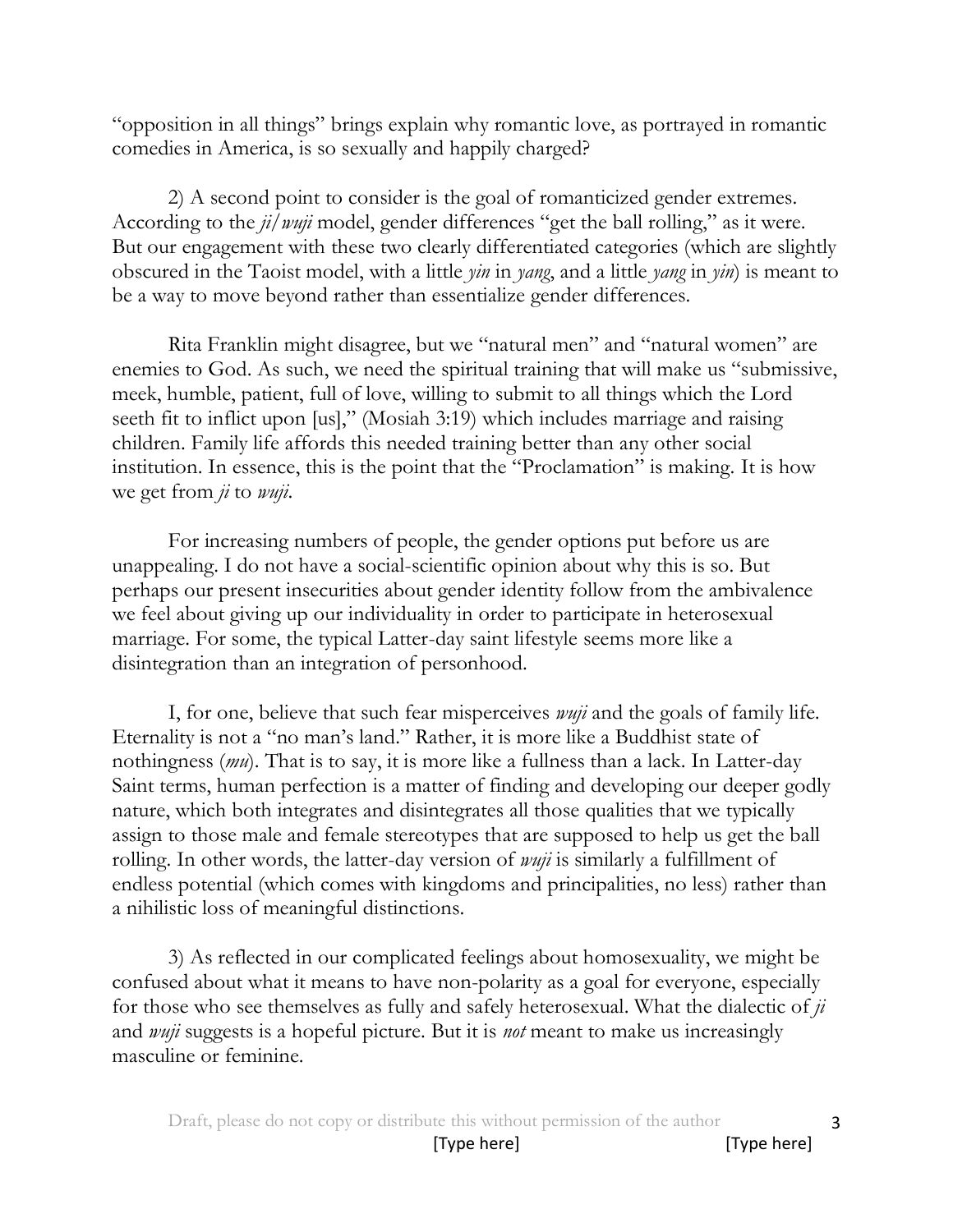According to queer theory, "normality" must be questioned and placed within quotations. When we consider the implication of *ji/wuji*, or "opposition in all things" as understood as a process of eternal progression, we come to a rather surprising "unworldly" understanding of gender. Given our affirmation of the divinity inherent in all men and women, it seems that Latter-day saint views of homosexuality would have to be bit different from the "norm" since queerness is nothing less than an attractive and even recommended option for the "non-queer." Not only this, being "gender fluid" is a prerequisite for those who wish to progress eternally.

To put it crudely, men becoming like women and women becoming like men signifies a progression that is initiated by "opposition in all things." It is something routinely taught in priesthood and relief society meetings as ways to make family life more fulfilling. This is because the eternal progression that is represented by family life leads to a blending of masculinity and femininity that recognizes gender extremes as a necessary and "natural" *beginning* point rather than an end in itself. This is to say that clear distinctions between men and women are a necessary beginning point. They are something to progress beyond. Latter-day saint sexuality is not a denial of one or the other but, rather, an affirmation of both that leads to the fulfilling of mortality.

Surely, this tension between an *affirmation* of extremes, on the one hand, and a *negation* of extremes, on the other, might explain in part why the "Proclamation" is confusing as "a statement of love." Its dialectical structure reminds us of "writing by committee" more than of God whispering words of wisdom from a burning bush, or Job's thoughtful progression toward a deep love of God. In tone, as an assertive "last gasp of modern order," it seems at times loud and even harsh. The "Proclamation," as formulated by President Hinkley and "the brethren," as first delivered in an address to to "the sisters," was meant to be loving and encouraging even if it sounds patriarchal and in violation of the principles forceful.

This problem of tone is, for our church, a huge problem. Perhaps because of its proclamatory style, it is easy for us to see this document in a reactive way: as a praise of male and female difference that is a full-throated condemnation of queerness. But according to my Taoist-inspired reading of the text, if the "Proclamation" is a condemnation of anything, it is a critique of extreme masculinity and extreme femininity, of a warping of gender that ignores, denies, and abuses the blessings of intimacy that righteous, loving family life makes possible.

4) One last point. By way of the *ji/wuji* dialectic that propels our progress on the covenant path that leads to eternal happiness, we find a possible answer to a lingering conundrum of Latter-day culture regarding gender: the all-too-noticeable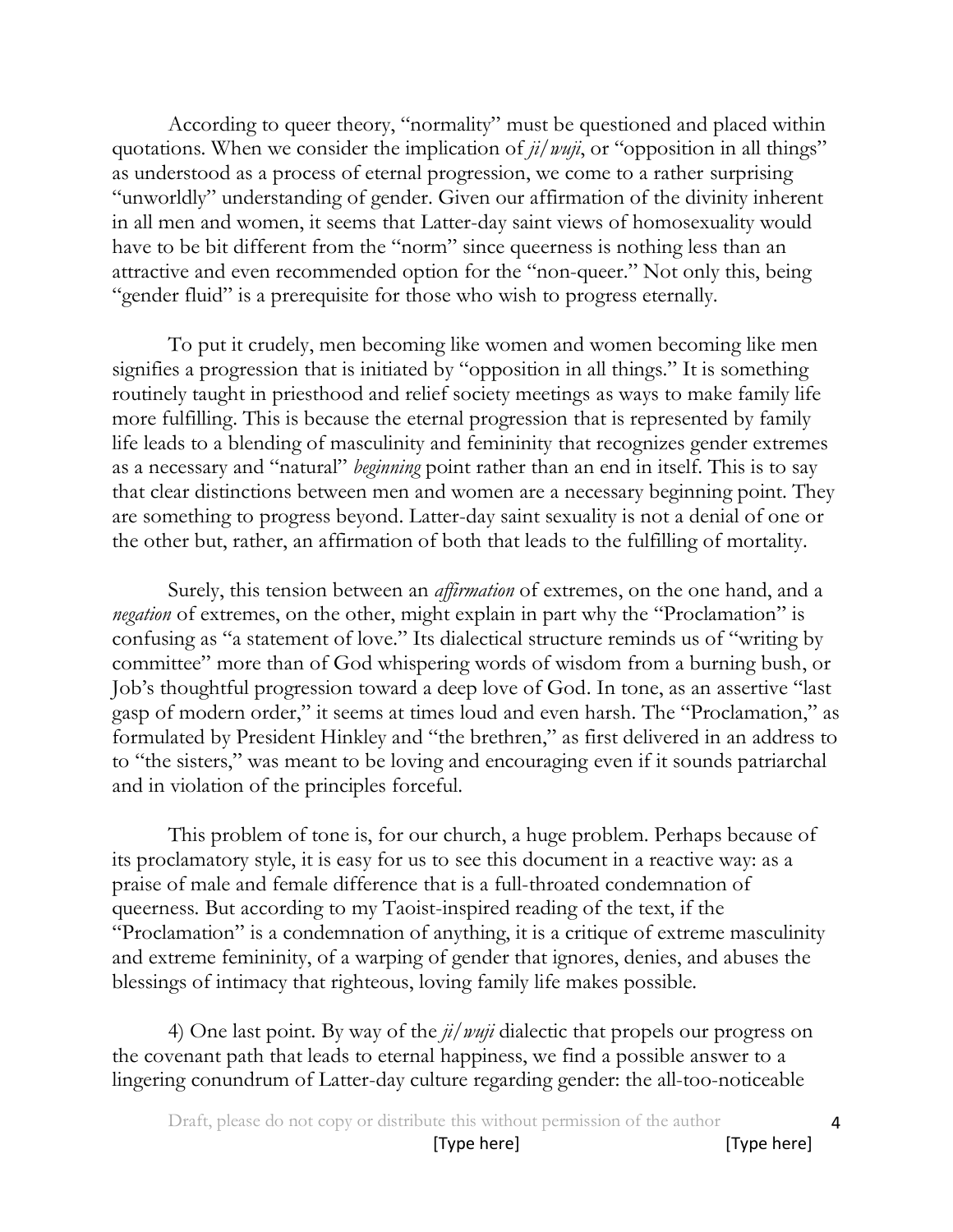absence of a Mother in Heaven even in a document that has as its topic the eternal family. We must wonder. If our Heavenly Mother does not get some stage time here, in this final word about family life, then where in the world could she possibly make a showing?

I would propose that she is, in fact, here, but in a way that you could only discern if you put on the pair of spiritual glasses that allow you to see the "she" in "he." In an eternal state of *wuji*, where all things are present, extremes are left behind. The activities of procreation and nurturing lead us "on to eternal perfection," to that eternal place where gender distinctions between fathers and mothers eventually come to have an "honorary" significance. In short, refined gender (as is it seems to be encouraged by our prophets) is not the same as natural gender. In fact, the tension and movement from one to the other seems to be the very point of the "Proclamation."

Gender does not disappear in heavenly beings, not even in their perfection. But it probably becomes "eternalized." To the extent that our Eternal Father and our Eternal Mother become nearly indistinguishable from one another in their glory, we would have to say that to know One is to the know the Other. In much the same way that Jesus the Son, is indistinguishable from God the Father, so is Heavenly Father indistinguishable from Heavenly Mother.

The progression from extreme (gender) toward non-extreme (gender) suggests that life "in the name of" the Son is similar to life "in the name of the Father." Just as we do not feel cheated when Jesus speaks as the Father, perhaps we should not feel so short changed when the Father speaks as our Mother (on those very rare occasions when he speaks at all). To know and hear and love the One is to know and hear and love the Other. Who could possibly doubt that God's love is as feminine as it is masculine?

This does not make our Heavenly Parents "freaks." But, logically and emotionally speaking, it does make them deeply, deeply queer. In this sense, they are not of the world, but of an eternal order that we come to understand "here a little, there a little."

What the separation of gender makes possible is creation as a coming together. Logically and emotionally speaking, we cannot know our Heavenly Parents except as One, as refined in their status as eternal creators who are "sealed" to each other, so as to become inseparable and un-cleavable: man as man and woman and woman becoming man as woman, and woman as man. To essentialize gender differences in a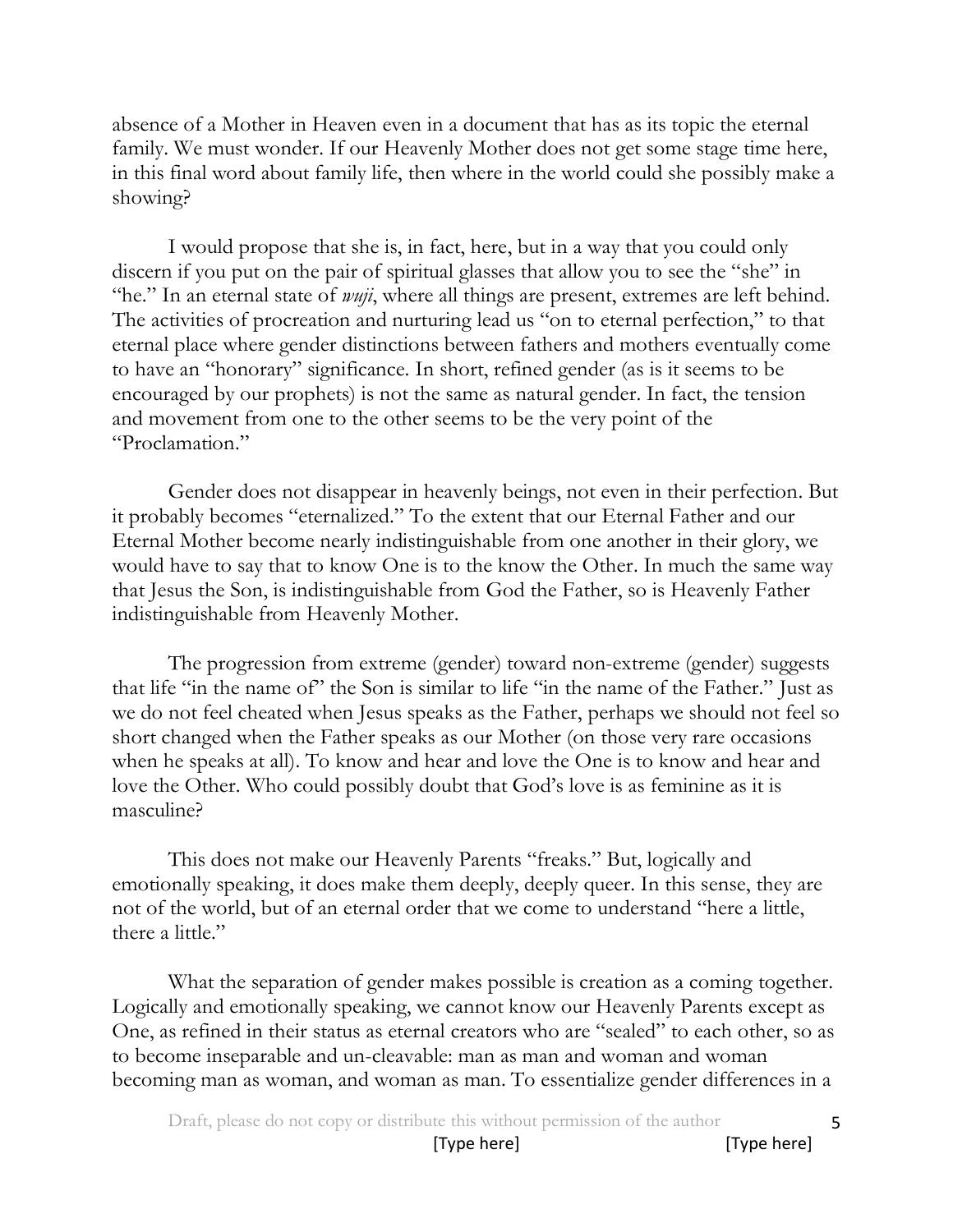way that did not allow this *wuji*-sort of blending to occur would leave us in the lurk, in a Hollywood- and Disney-inspired "perpetual unhappy beginning" that would be the ground hog day that never moved on. It would leave to the "happily ever after" that is nothing but a delusion and the source of unless confusion, unhappiness, and lack of understanding.

Men who just don't get women, and women who just don't get men is Lucifer's clever strategy for us. It is a horrifying denial of our eternal potential to learn what there is to learn about having a body.

To insist, as the secular modern world would have it, on an equal role for Heavenly Mother as a female version of a male priesthood holder would be to invite remaining forever in a state of opposing genders rather than moving ahead to the unity (and, yes, to a nothingness) that God's love brings. Practically speaking, when we're happiest, everyone is wearing pants, or no pants at all. The work that needs doing gets done, with everybody pitching in. In this state of happy oneness, we can, and should, see our Heavenly Mother in everything that our Heavenly Father is. I really don't think *they* would mind, do you?

Here at last, we come to a reading of the postmodern plural yet singular "they" that finally makes sense. Not surprisingly, this new use of the pronoun comes to us by way of the piercing insight that only queerness affords. When speaking of eternity, anything less than "they" makes reason stare.

We journey on the path from *ji* to *wuji*. Our Heavenly Father is a man. They love us. Our Heavenly Mother is a woman. They love us. Together as eternal partners, they love us.

What the "Proclamation" teaches us is that queerness might be truer to the tone of tried-and-true Latter-day saint progression than what usually passes for "normal" sexuality, which in its worldliness too often manifests themselves as an arrested and wanton rebellion against God's purposes. Who can blame our children for rejecting the stereotypes (and the counter-stereotypes) that they grow up seeing? What we have to do a better teaching is that those modern stereotypes are not ours! The point of young men and young women is to learn how to visualize the eternal that lies beyond "natural gender." Without this new accounting of the differences, our young people will remain vulnerable to the hesitance and liminality that prevents them from moving on to *wuji*.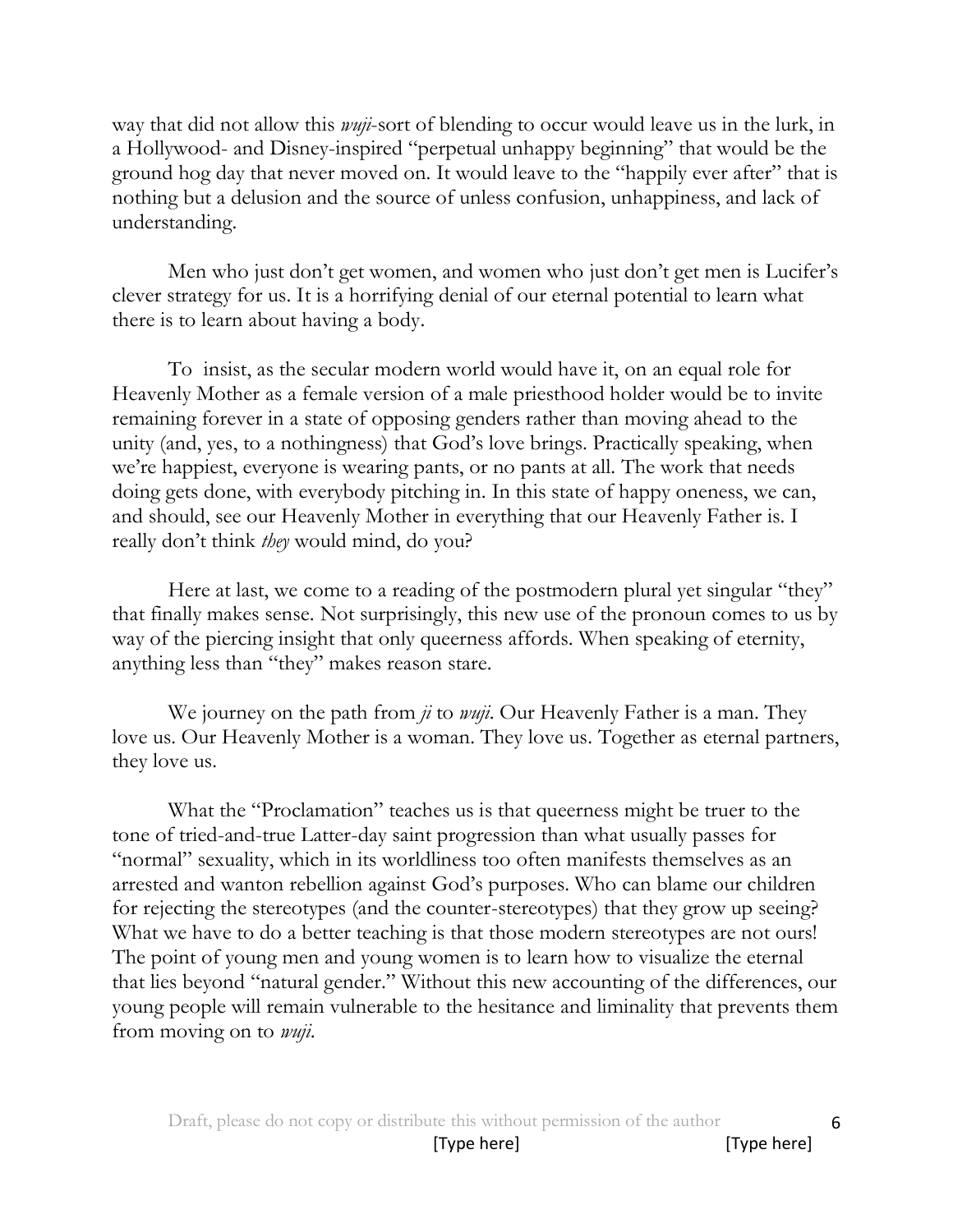This is why young adult sexuality has to be motivated by faith. It is on the socalled "covenant path" that lust plays out "within the bounds that the Lord has set." If postmodern theories of sexuality teach us anything, it is that in lust come the first intimations of godly love, driving us foolishly and recklessly toward a life of involvements and commitments that we might otherwise reject. As an opening move, lust is something to work with rather than against. It denotes an "opposition in all things" that makes the eternal happen.

Finally, allow me to say that as a sinful and repentant twice-married man there is a lot of love and understanding to be gained in men learning from women and women learning from men. President Hinckley, who was a man with a warm smile and a genuine openness, would have expressed his thoughts more lyrically perhaps as a poem or a hymn rather than as a proclamation—had the modern-postmodern transition not fallen down on him like a collapsed house. Perhaps soon, before our latter days are over, some future prophet, some gay happily married saint, will speak joyfully of the glory, and all flesh will see it together.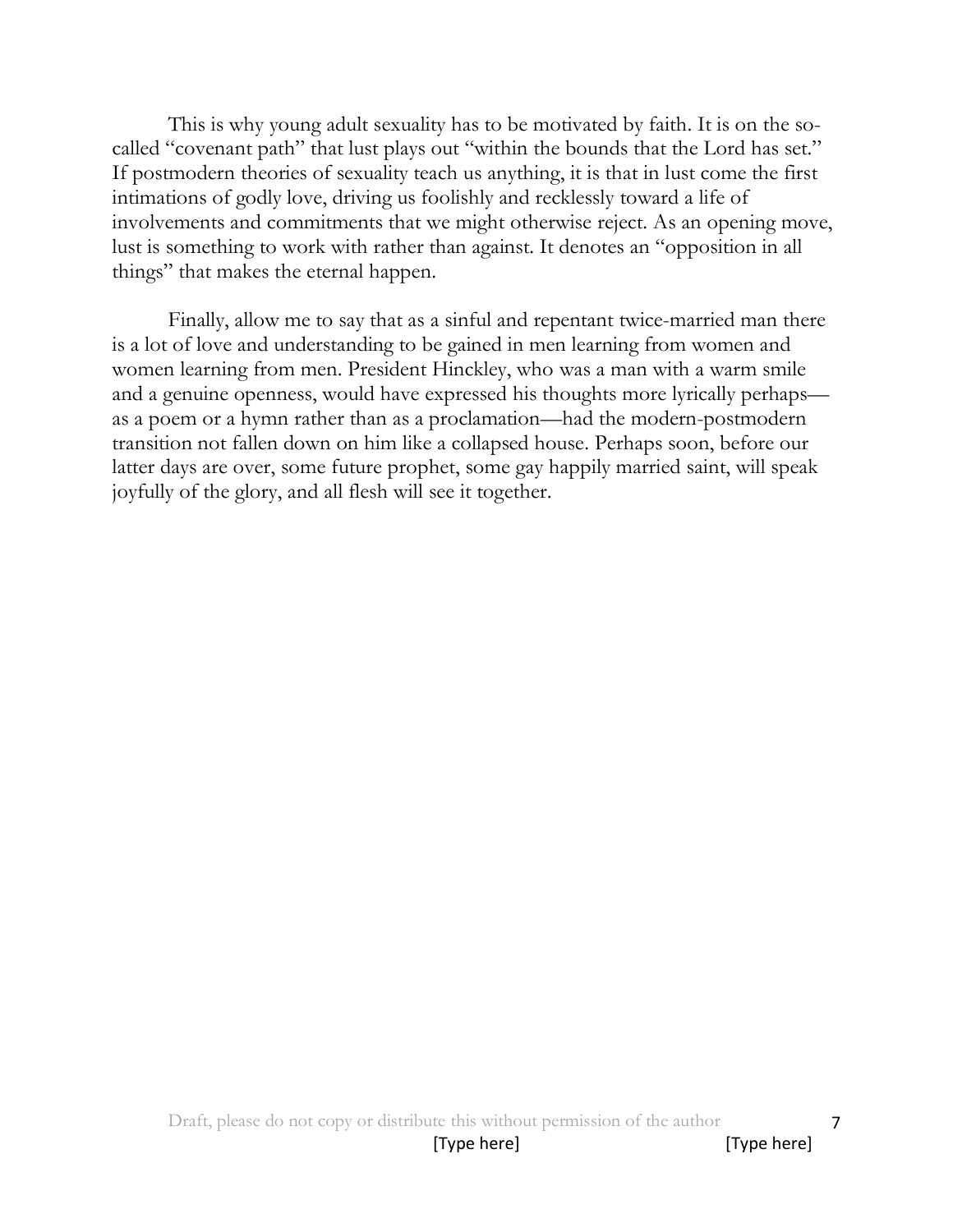

*Reading the Proclamation*

To make it easier for you to notice the *ji/wuji* give-and-take tension as it appears in the Proclamation, I have coded it as follows.

Yellow words and passages are *wuji*-supporting.

無極 **wuji, without extreme, non-polar, unifying Marriage, parenthood, creation Family, children Shared divine nature, Godlike, eternal**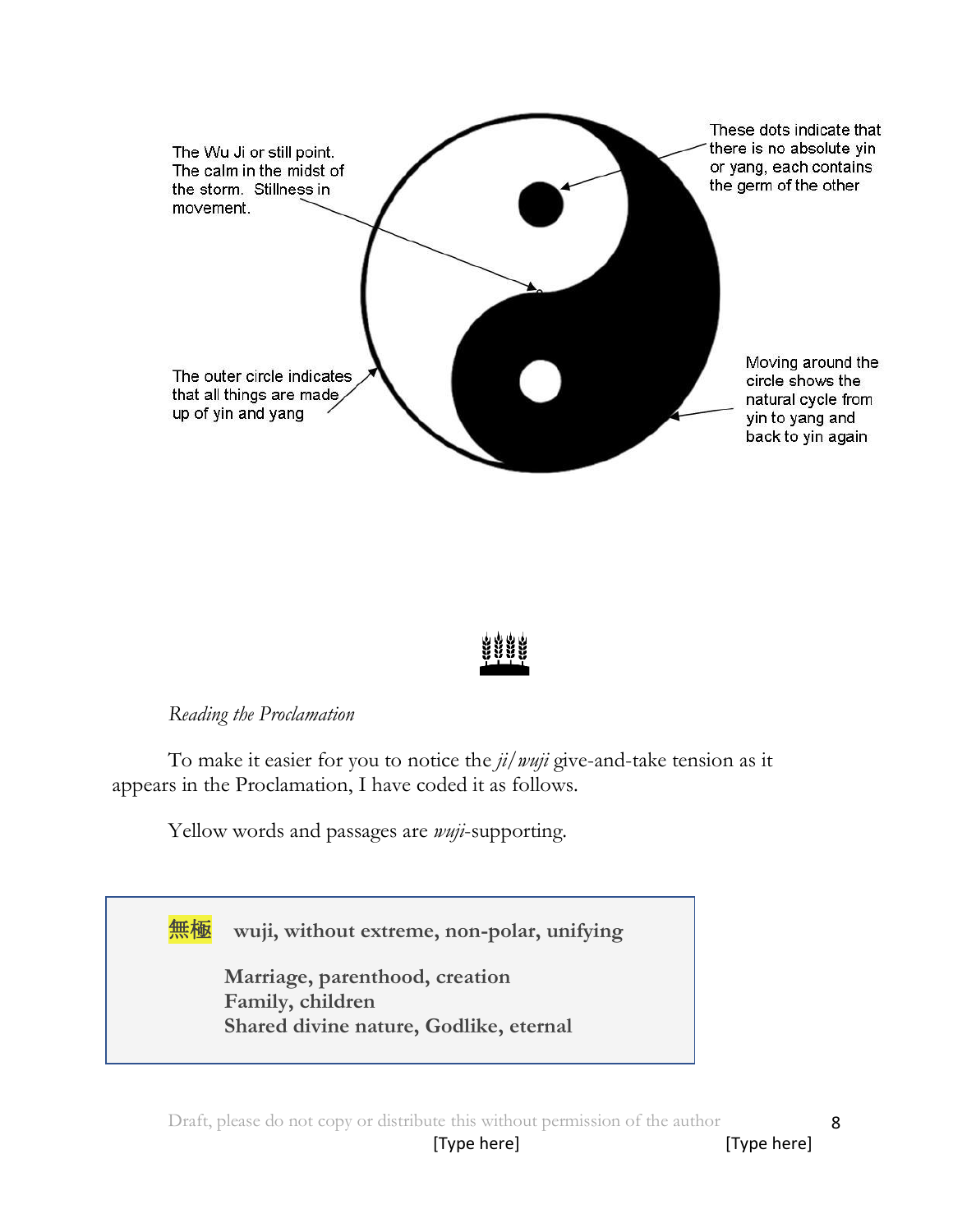The blue words and passages are *ji*-supporting.

| extreme, polar, separating                                                 |
|----------------------------------------------------------------------------|
| Men vs. women (gender)<br>Proclaiming vs. persuading<br>Sacred vs. worldly |

The green words and passages express goals or the purposes of God's plan for us.

| <b>Purpose</b>                         |  |
|----------------------------------------|--|
| Creation<br>Family life, eternal unity |  |
| Divine destiny                         |  |
|                                        |  |

Purple areas mark ambiguous words and passages, where the tension of *wuji* and *ji* raises important questions.

### **Ambiguous areas**

**Are love and care enthralling or heavy? Are the bonds of matrimony empowering or enslaving? Is the individual who is born of family life integrated or disintegrated?** 



Draft, please do not copy or distribute this without permission of the author

[Type here] [Type here]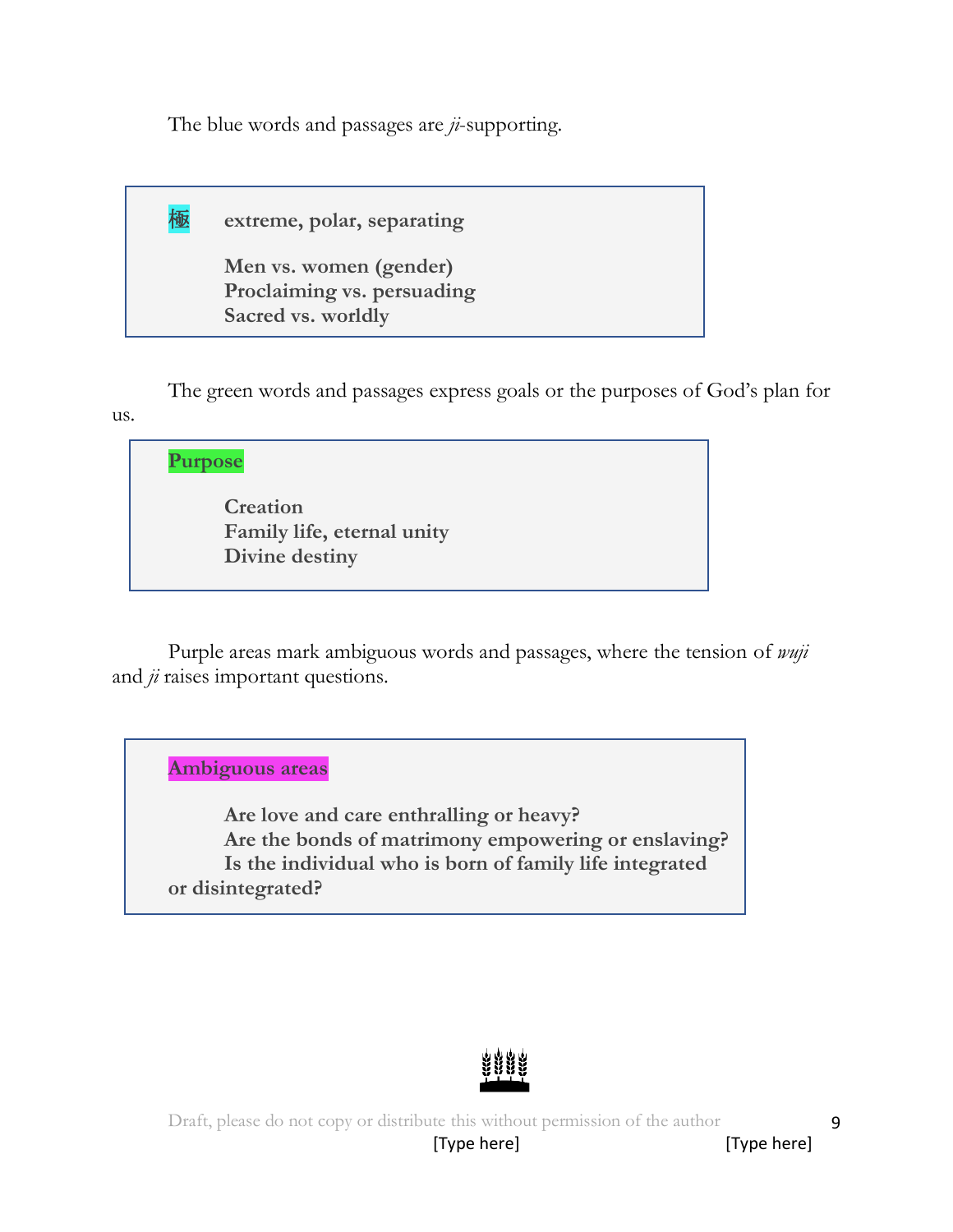# The Family--A Proclamation to the World

The First Presidency and Council of the Twelve Apostles of The Church of Jesus Christ of Latter-day Saints

We, the First Presidency and the Council of the Twelve Apostles of The Church of Jesus Christ of Latter-day Saints, solemnly proclaim that marriage between a man and a woman is ordained of God and that the family is central to the Creator's plan for the eternal destiny of His children.

All human beings—male and female—are created in the image of God. Each is a beloved spirit son or daughter of heavenly parents, and, as such, each has a divine nature and destiny. Gender is an essential characteristic of individual premortal, mortal, and eternal identity and purpose.

In the premortal realm, spirit sons and daughters knew and worshipped God as their Eternal Father and accepted His plan by which His children could obtain a physical body and gain earthly experience to progress toward perfection and ultimately realize their divine destiny as heirs of eternal life. The divine plan of happiness enables family relationships to be perpetuated beyond the grave. Sacred ordinances and covenants available in holy temples make it possible for individuals to return to the presence of God and for families to be united eternally.

The first commandment that God gave to **Adam and Eve** pertained to their potential for parenthood as husband and wife. We declare that God's commandment for His children to multiply and replenish the earth remains in force. We further declare that God has commanded that the sacred powers of procreation are to be employed only between man and woman, lawfully wedded as husband and wife.

We declare the means by which mortal life is created to be divinely appointed. We affirm the sanctity of life and of its importance in God's eternal plan.

Husband and wife have a solemn responsibility to love and care for each other and for their children. "Children are an heritage of the Lord" [\(Psalm 127:3\)](https://www.churchofjesuschrist.org/study/scriptures/ot/ps/127.3?lang=eng#p3). Parents have a sacred duty to rear their children in love and righteousness, to provide for their physical and spiritual needs, and to teach them to love and serve one another, observe the commandments of God, and be lawabiding citizens wherever they live. Husbands and wives—mothers and fathers—will be held accountable before God for the discharge of these obligations.

The family is ordained of God. Marriage between man and woman is essential to His eternal plan. Children are entitled to birth within the bonds of matrimony, and to be reared by a father and a mother who honor marital vows with complete fidelity. Happiness in family life is

Draft, please do not copy or distribute this without permission of the author [Type here] [Type here]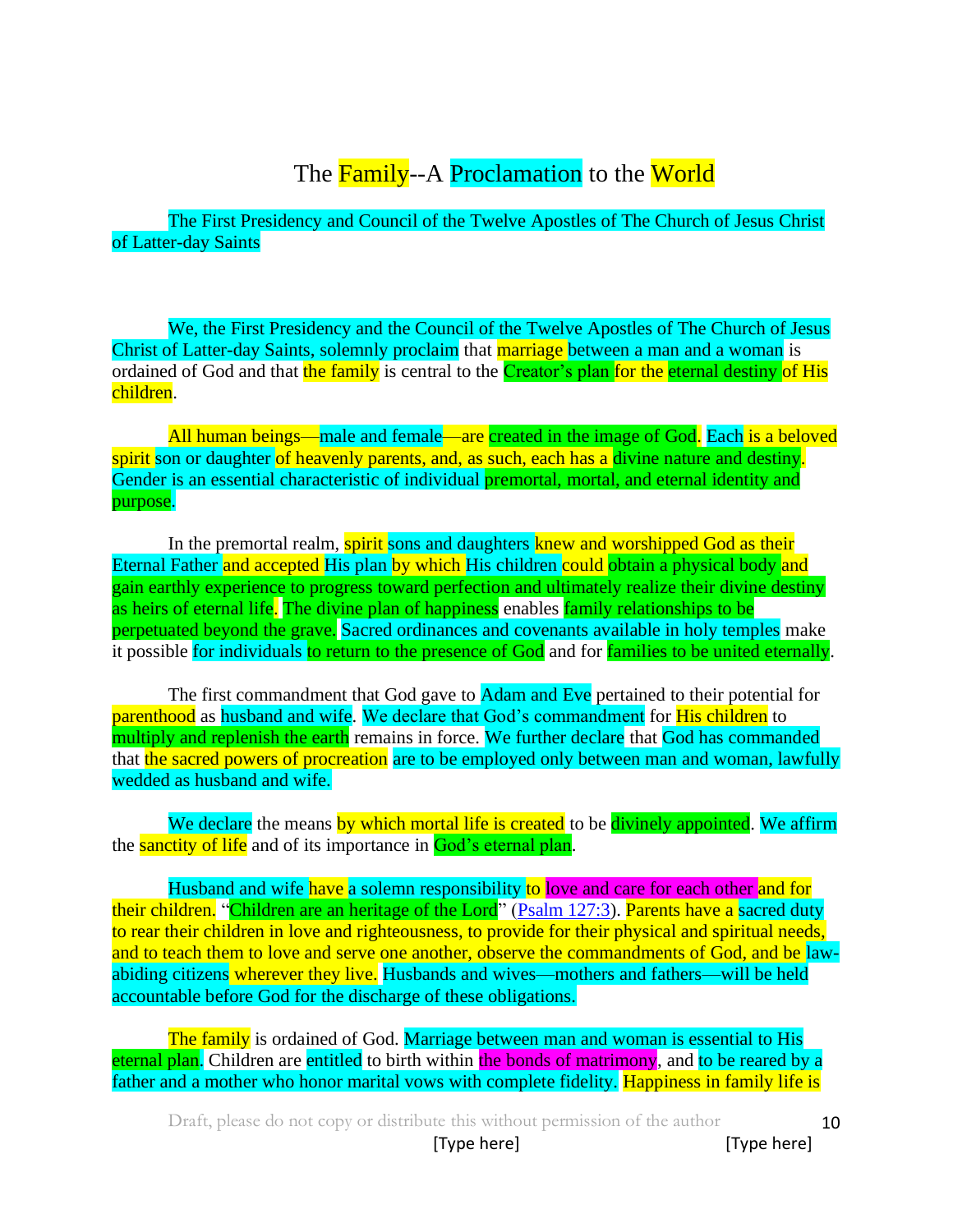most likely to be achieved when founded upon the teachings of the Lord Jesus Christ. Successful marriages and families are established and maintained on principles of faith, prayer, repentance, forgiveness, respect, love, compassion, work, and wholesome recreational activities. By divine design, fathers are to preside over their families in love and righteousness and are responsible to provide the necessities of life and protection for their families. Mothers are primarily responsible for the nurture of their children. In these sacred responsibilities, fathers and mothers are obligated to help one another as equal partners. Disability, death, or other circumstances may necessitate individual adaptation. Extended families should lend support when needed.

We warn that individuals who violate covenants of chastity, who abuse spouse or offspring, or who fail to fulfill family responsibilities will one day stand accountable before God. Further, we warn that the disintegration of the family will bring upon individuals, communities, and nations the calamities foretold by ancient and modern prophets.

We call upon responsible citizens and officers of government everywhere to promote those measures designed to maintain and strengthen the family as the fundamental unit of society.

This proclamation was read by President Gordon B. Hinckley as part of his message at the General Relief Society Meeting held September 23, 1995, in Salt Lake City, Utah.

*Questions*

- 1. Are God's eternal purposes served well by *proclamations* to the *world*?
- 2. What is the heart-felt substance of this document?
- 3. Is gender a necessary "opposition in all things"? In other words, how do *yin* and *yang* encourage the dynamic interaction that gets women and men to "dance" with each other?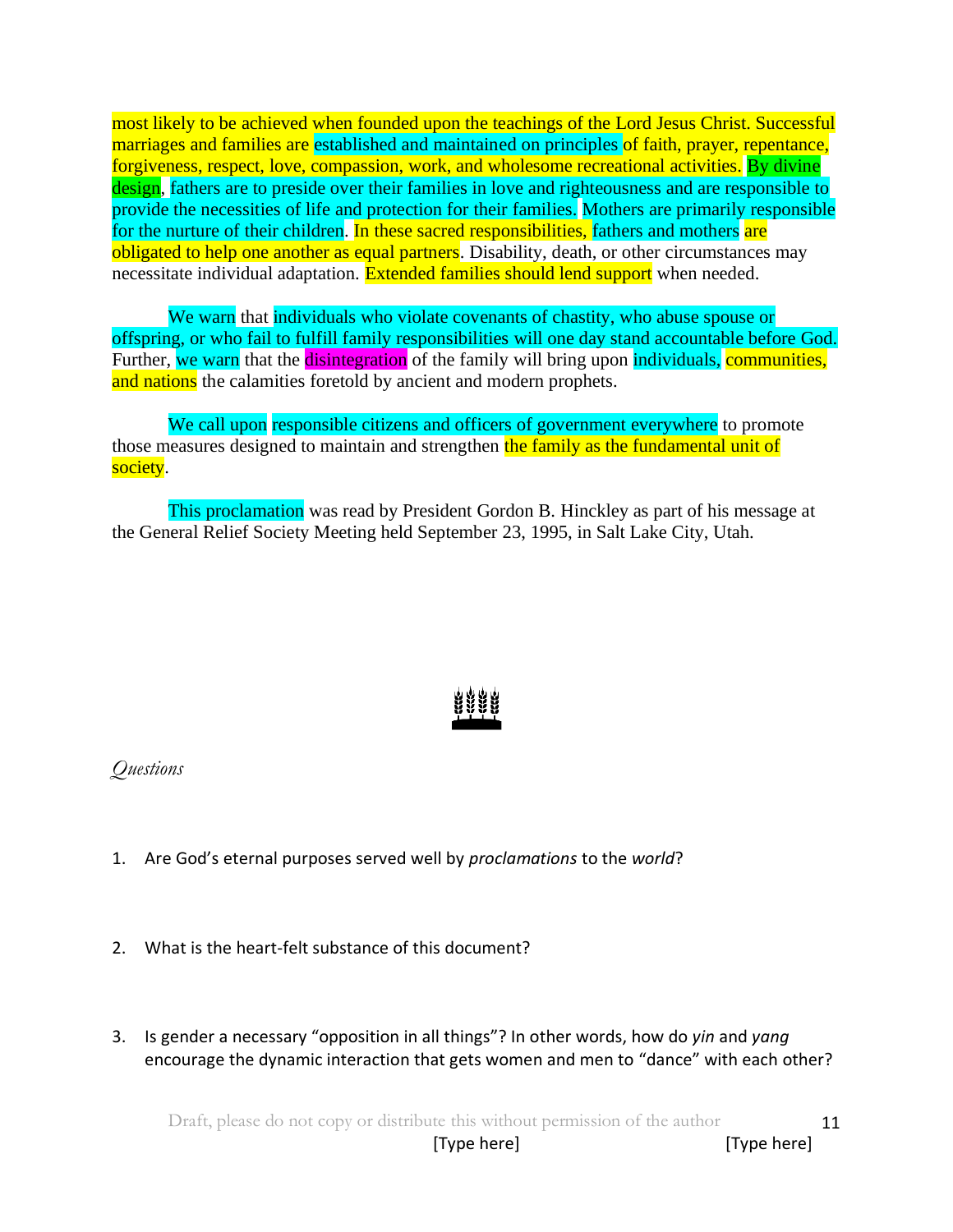- 4. Let's accept that "opposition in all things" is, in fact, needed to get the ball rolling. To where, then, does the ball roll, to what does "the dance" lead? (The Taoist model suggests that the goal of life is to end up at the point of *wuji*, a non-extreme equilibrium.)
- 5. Is it true that "opposites attract?" Or do we have to be compelled by proclamations such as this to get us to love members of the opposite sex? Does this movement come naturally or by commandment and covenant?
- 6. If the road to perfect love begins in gender opposition, are we portraying love facilely when we call it "happily ever after"? In what sense is marriage between a man and woman "asking for trouble"?
- 7. Let's think about this state of non-distinction (*wuji*) as the goal of God's eternal plan. Does this melding of gender roles mean that queerness is a laudable precociousness? Or is it, rather, an unproductive shortcut or a kind of "cheating"? In what ways do the lessons that lead to happy marriage (think of guys who cook and women who take out the garbage), encourage queer behavior?
- 8. Are "male femininity" and "female masculinity" desirable? Does our Father in Heaven have feminine characteristics? If yes, what are they? In what sense is Heavenly Father also our Heavenly Mother?
- 9. Does one have to be "fully male" or "fully female" to be able to learn from the Other? Or do modern attempts to create clearly defined gender types (in sharp opposition to the other) produce unattractive and even toxic stereotypes? The macho man, femme fatale, and so on.
- 10. Have we (and our children) been raised to be "real" or "godly" men *or* women? Are we attracted to the images of maleness and femaleness that we encounter in the world? Does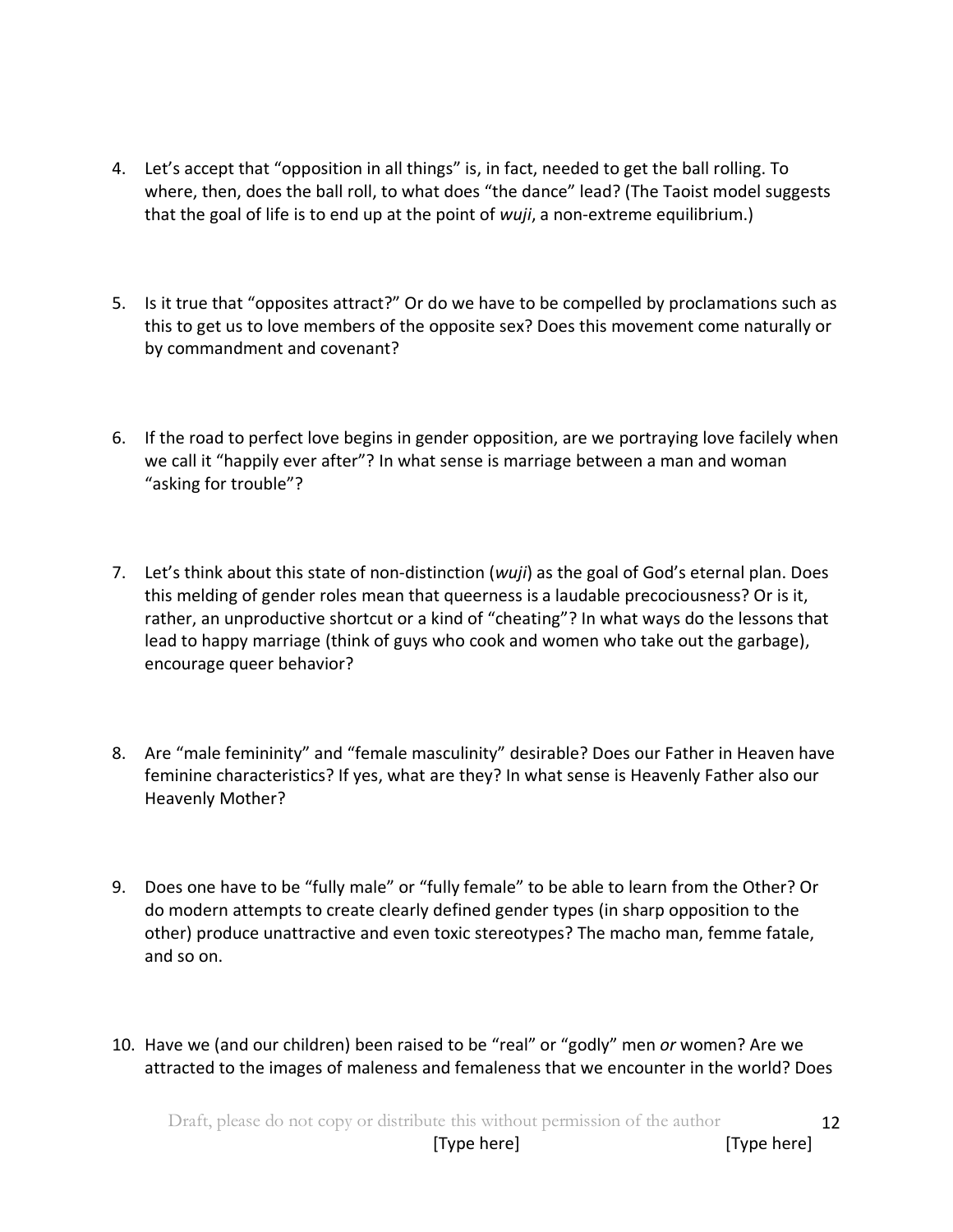our attachment to a clear sexual identify, "who we are," get in the way of our love identity, "who we are not but aspire to be?"

- 11. Does the full range of *yin-yang* "gender oppositions,"—at play in romance, marriage, and procreation—help us come to understand things that "staying in my lane," would not allow?
- 12. Is love (as a state of non-polar *wuji*) a state of nothingness? Is our approach toward eternal life an "above-the-line" yearning for "beyond death.

| <b>Eternal happiness</b>     |
|------------------------------|
| Death as a necessary means   |
| Marriage and family          |
| Romance                      |
|                              |
|                              |
| Procreation/offspring<br>Sex |
| Use of things                |
| Life                         |
|                              |

13. Would a glorious "*wuji* heaven," a state of "all things present," include plants, pets, and places? In other words, how much is *wuji* immortality like our present mortality? How similar is life now to after death?